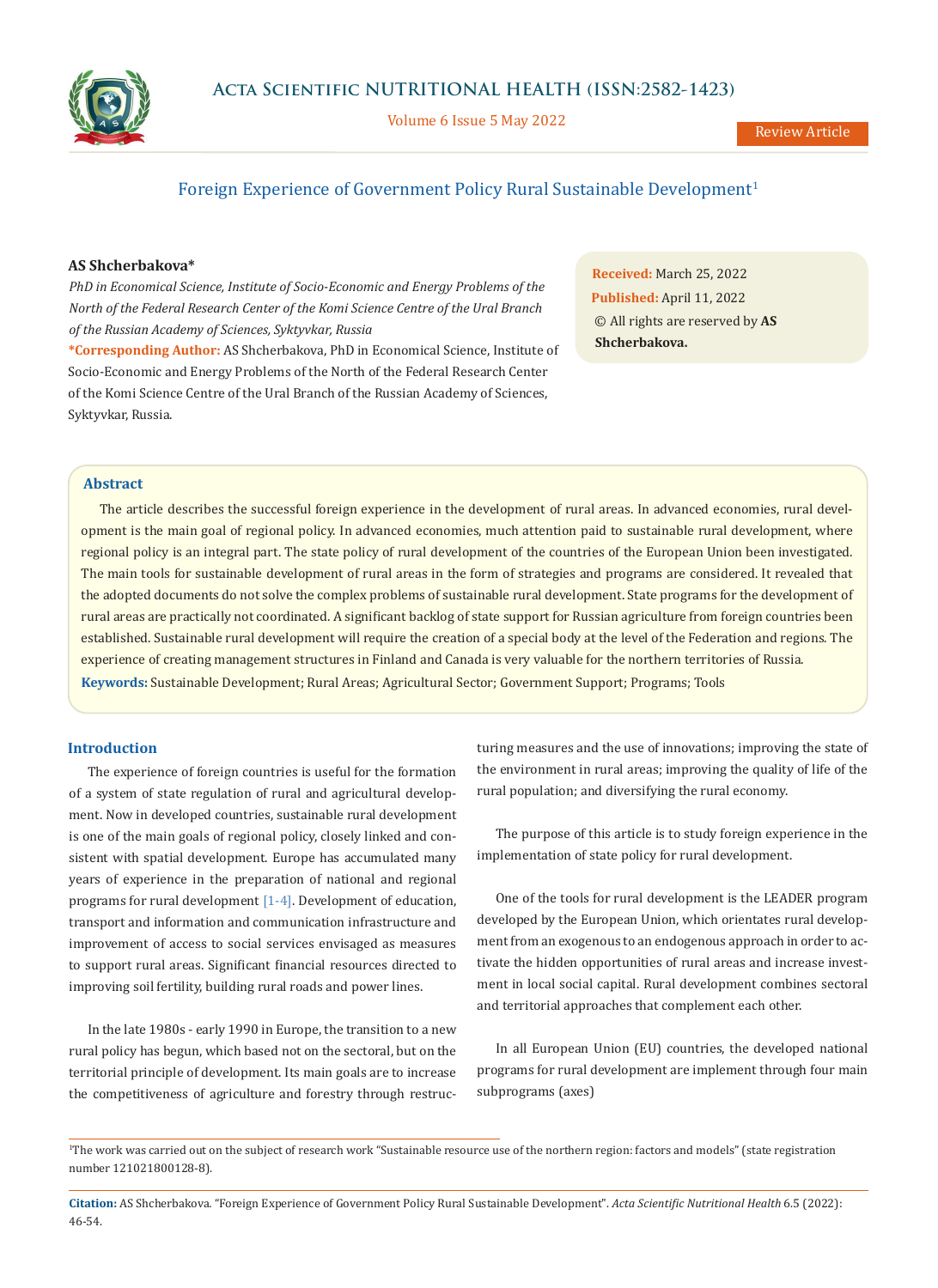- Increasing the competitiveness of the agricultural and for-  $\bullet$ estry industries.
- Improving the environment.
- Quality of life in the countryside and diversification of the rural economy.
- LEADER  $[5]$ .

The first subprogramme focuses on increasing the competitiveness of agriculture and forestry, developing the food industry through investment and innovation. The second subprogramme focuses on the sustainable use of agricultural and forest land. The main objectives of the third subprogram is the diversification of the rural economy (creation of non-agricultural activities). The last subprogram - LEADER - is aim at creating and implementing local development strategies [6,16,17]. Directions and measures for the implementation of rural sustainable development programs of the EU

## **Axis 1: Improving the competitiveness of the agricultural and forestry sectors**

- • **Dissemination of knowledge and human capacity building:** Vocational training and information activities, formation of young farmers, early retirement, use of advisory services, establishment of managers, advisory services and assistance services.
- Restructuring and developing physical capacities and pro**moting innovation:** Modernizing agricultural assets, improving the economic value of forests, adding value to agricultural and forest products, cooperation to develop new products, processes and technologies in the agro-industrial sector and forestry, infrastructure related to development and adaptation of agriculture and forestry, restoration of the potential of agricultural production.
- Quality of agricultural products and products: Harmonization of standards based on EU legislation, participation of farmers in food quality programs, Information and promotional activities.
- **Transitional measures:** Semi-subsistence farming, producer groups, provision of advisory and other services to farmers.

#### **Axis2: Improving the environment**

Sustainable use of agricultural land: Subsidies to farmers living in mountainous areas for farming in disadvantaged natural areas, subsidies to farmers for farming in other disadvantaged natural areas, payments under the Natura 2000 program, and payments related to the European Commission Directive 2000/60, agri-environmental payments, payments under the animal welfare program.

Sustainable use of forest land: The first plantations on agricultural land, the first agroforestry systems on agricultural land, the first plantations on non-agricultural land, payments under the Natura 2000 program, payments for the preservation of the forest environment, restoration of forest potential and implementation of preventive measures, non-productive investment.

### **Axis 3: Quality of life in rural areas and diversification of the rural economy**

- **Diversifying the rural economy:** Diversifying non-agricultural activities, supporting the creation and development of businesses, encouraging tourism activities.
- • **Improving the quality of life in rural areas:** Basic services for the economy and rural population, renovation and development of villages, preservation and renewal of rural traditions, training and information, skills acquisition and development of rural revitalization measures in order to prepare and implement local development strategies.

### **Axis 4: Leader**

### **Improving local development strategies**

Competitiveness, environment, land management, quality of life, diversification, implementation of cooperative projects. Introduction of local initiative groups. Acquisition of skills and revitalization measures.

In 1992-2005. EU countries allocated 16-20% of all subsidies for the development of rural areas [7]. In 2016, the EU spent 30% of the total financial support in agriculture for these purposes.

In the period 2014-2020 the EU budget for the development of rural areas will amount to 95.3 billion euros. The annual budget volume remains stable at  $\text{\ensuremath{\mathnormal{\in}}} 13.6$  billion. The share of budgetary funds for the development of rural areas projected at 20% of the total amount of support for agriculture and rural areas [8]. This helps to sustainably development rural areas, supporting them both at the territorial and sectoral levels. The largest recipients of support are Poland (11.5%), Italy (10.9%), France (10.4%), followed by Spain (8.7%), Germany (8.6%) and Romania (8, 4%) (Figure 1).

State support for agriculture is associated with its low profitability, as well as the preservation of the price scissors for agricultural products and purchased means of production. Over a very long period, especially over the past 80 years, the state system of agricultural support has gone through several stages, but in general, it retains its continuity and serves as the basis for stable agri-

**Citation:** AS Shcherbakova*.* "Foreign Experience of Government Policy Rural Sustainable Development". *Acta Scientific Nutritional Health* 6.5 (2022): 46-54.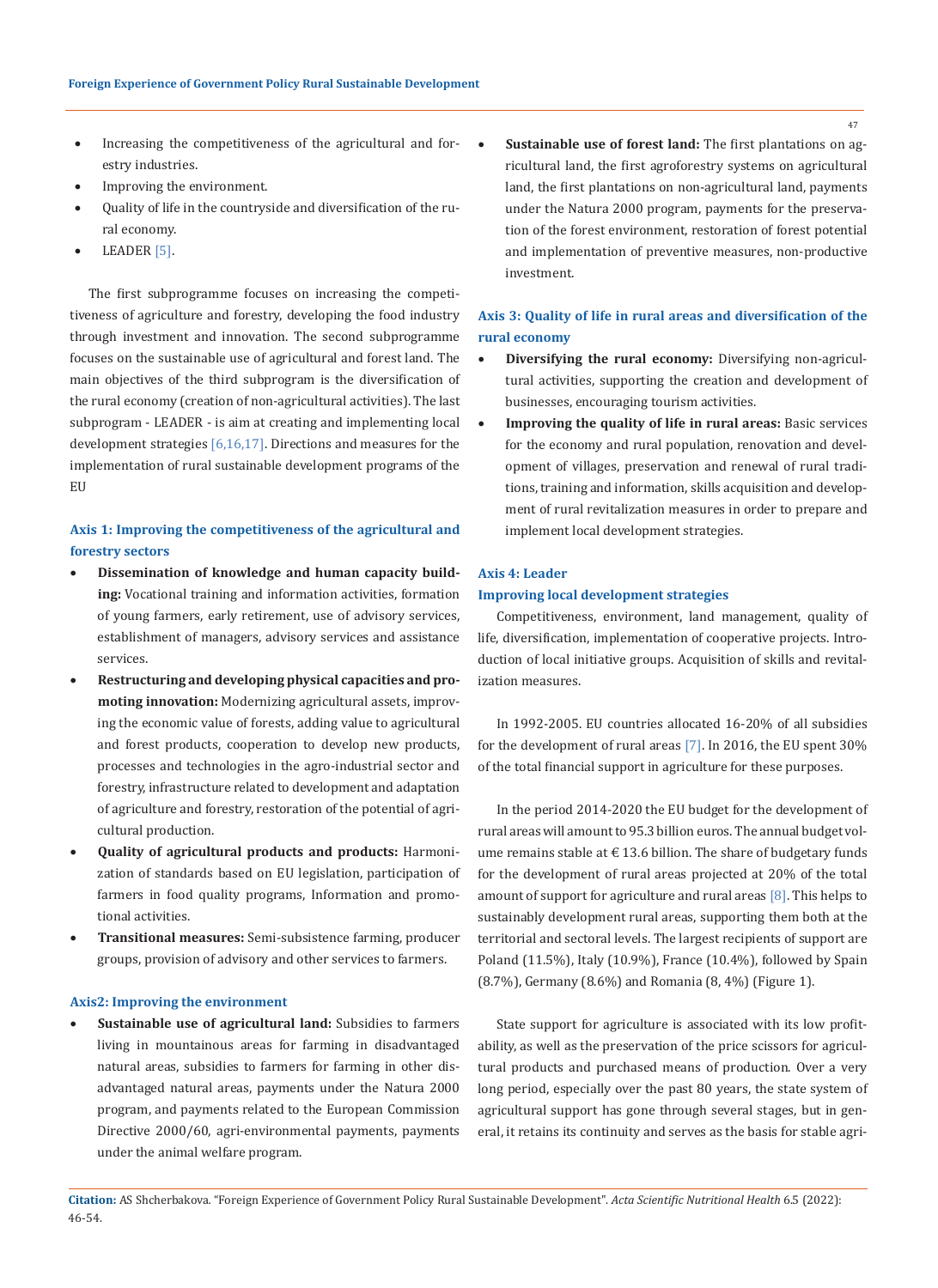

**Figure 1:** Amounts of budgetary funds for the development of rural areas of the member States of the European Union for 2014-2020, million euros. Source: Fact Sheets on the European Union - 2019.

cultural production. In the EU countries, in 2016, the share of direct subsidies in the total amount of financial support to agriculture and rural areas was 65%, market measures - 5% [9]. EU budget for 2014-2020 it envisaged to allocate 71% for direct support of agriculture, 4% for market measures and 24% for rural development measures (Table 1).

| <b>Directions of support</b>  | <b>Support</b><br>volume | <b>Support</b><br>structure, % |  |
|-------------------------------|--------------------------|--------------------------------|--|
| Direct payments               | 291,3                    | 71,3                           |  |
| Market measures               | 17,5                     | 4,3                            |  |
| Rural development<br>measures | 99.6                     | 24.4                           |  |
| Total                         | 408.4                    | 100,0                          |  |

**Table 1:** Budget for support of agriculture and rural areas in the countries of the European Union for 2014-2020, billion euros.

Source: Fact Sheets on the European Union – 2019. http://www.europarl.europa.eu/factsheets/en

Analysis of foreign experience of state support for agriculture shows that its level remains high. The OECD report "Monitoring and Evaluation of Agricultural Policy 2018" shows that in 51 studied countries for supporting agriculture in the period 2015-2017. US \$ 620 billion ( $\epsilon$  551 billion) allocated annually. About 78% of this amount donated to farmers to support income. The share of financial support in the gross receipts of farms was  $15\%$  [10]. The largest recipients of funding are France (8.9 billion euros), Germany (6.2) and Spain (6.1 billion euros).

Agricultural support has a significant impact on farm incomes. The share of subsidies in the gross profit of farms on average across the EU was 13.4%. This share was highest in Finland (32.3%) and lowest in the Netherlands (3.6%). The share of budgetary support to the value of gross domestic product in China is 1.96%, Turkey - 1.93, Korea - 1.79, Japan - 1.06, Iceland - 1305, Switzerland - 1.01, Norway - 0.8, in Russia - 0.72%. In the United States, support per hectare of arable land is 7.6 times higher than in Russia, China - 10.3 times, EU - 13 times, Norway - 41.1 times, Japan - 55.7 times. The level of budgetary support for agricultural producers to the cost of products in economically developed countries is 32%, in the EU - 35, then in our country - 6.9% [11] For the northern zone, primarily the European part of Russia, the experience of the state policy of rural development in Finland is very valuable. Finland after nearly 500 years of Swedish and Russian dependence in the 21st century is a model of success in rural and agricultural development [12,13]. Finland is the northernmost country of all Scandinavian countries, it is similar in terms of population distribution over the territory to the Russian North, it is closer to our country, has more than a century of experience in the Russian Empire (from 1809 to 1917). In Finland, agriculture and forestry are connected, peasants legally assigned to use forests, and from the sale of timber, they receive significant incomes, which are used to modernize agriculture. The integration of agriculture, forestry and forestry is especially relevant for the northern taiga of Russia in order to generate additional income and increase the employment of peasants. Finnish farmers are successfully using the advantages of the northern economy for the production of organic food.

**Citation:** AS Shcherbakova*.* "Foreign Experience of Government Policy Rural Sustainable Development". *Acta Scientific Nutritional Health* 6.5 (2022): 46-54.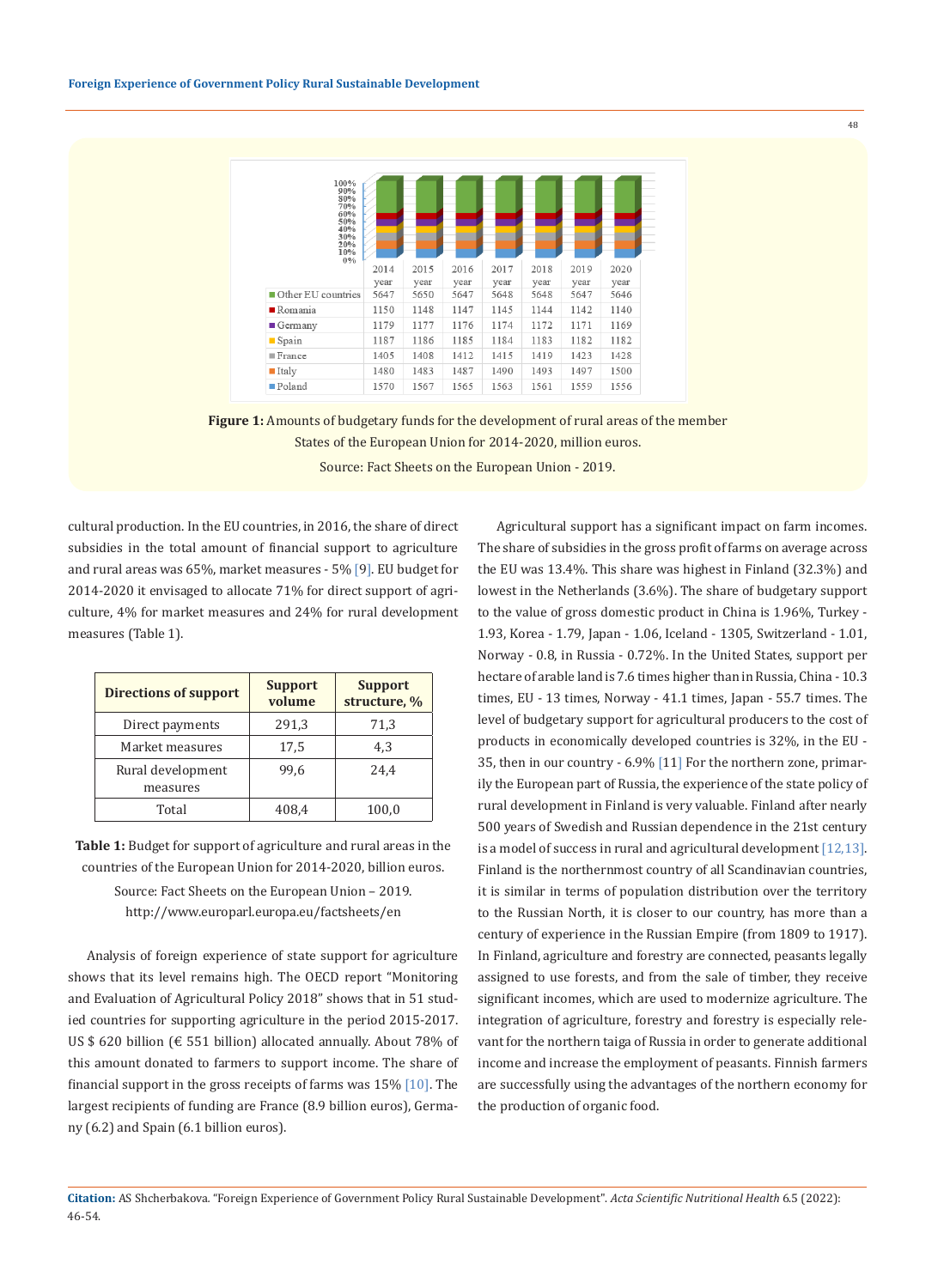A distinctive feature of the development of agriculture in Finland is the combination of crop and livestock production, which has ensured the sustainability of agriculture. The country has formed the principle of combining agricultural production, the northern rural structure, the development of rural areas, which can used as the basis for the methods and forms of farming and the development of rural areas in the northern and non-chernozem regions of Russia.

Rural politics in Finland today began to take shape in the 1960s and 1970s. During these years, programs for their development developed, the Society for Rural Planning created, and grass-roots initiatives in villages were encouraged. In the period 1988-1990. The first Rural Policy Program implemented in the country, the second in 1996, the third in 2000, the fourth in 2004, and the fifth for 2009-2013.

The priorities of the Finnish rural policy reduced to the following: vocational training and retraining of personnel for villages; maximum diversification of the agro economy for the optimal combination of agricultural and non-agricultural activities within its framework; making effective, integrated, decentralized and sustainable solutions, especially for sparsely populated peripheral areas. To solve them, a Rural Policy Committee was created, which appointed by the government of Finland. The committee includes representatives of 9 ministries and other public and private organizations [13].

Finland after almost 500 years of Swedish and Russian dependence in the 21st century is a model of success in rural and agricultural development  $[12,13]$ . The study of its success is especially useful for the northern and non-chernozem regions of Russia. Agriculture in Finland almost exclusively based on family farms. Now there are about 70 thousand private farms, of which 85% occupy an area of up to 50 hectares [14]. In Finland, 90% of farms are members of different cooperatives. More than 90% of milk and 75% of meat sold through farmers' cooperatives. Farmers through cooperatives purchase up to 50% of fertilizers, 40% of machinery and 65% of the cow population, as well as receive consulting services. Currently, most of the production structure of farms made up of crop farms, and then livestock farms. In 2017, 24% of farms were livestock farms and 71% were crop farms. In 2017, almost 7,300 farms specialized in dairy farming [15].

During 2006-2016 farm profitability remained at the level of 5-6 billion euros. Due to the lack of sales revenues and subsidies, entrepreneurial profit and profitability were negative (Table 2).

| Year | Number of<br>farms, thous. | <b>Total</b><br>income | <b>Production</b><br>cost | <b>Entrepreneurial</b><br>profit | <b>Entrepreneurial</b><br>Income | Profitability<br>ratio | <b>Return on</b><br>assets, % |
|------|----------------------------|------------------------|---------------------------|----------------------------------|----------------------------------|------------------------|-------------------------------|
| 2006 | 66.434                     | 5,040                  | 6.250                     | $-1.210$                         | 766                              | 0,39                   | $-4,0$                        |
| 207  | 63,867                     | 5,570                  | 6,580                     | $-1,010$                         | 992                              | 0,5                    | $-1,9$                        |
| 2008 | 62,540                     | 5,640                  | 6,980                     | $-1,330$                         | 645                              | 0,33                   | $-3,6$                        |
| 2009 | 61,018                     | 5,410                  | 6.860                     | $-1,450$                         | 534                              | 0,27                   | $-4,5$                        |
| 2010 | 59,303                     | 5,690                  | 6,930                     | $-1,230$                         | 892                              | 0,42                   | $-2,5$                        |
| 2011 | 58,001                     | 5,860                  | 7,000                     | $-1,140$                         | 828                              | 0,42                   | $-2,1$                        |
| 2012 | 56.792                     | 6,150                  | 7,410                     | $-1,270$                         | 767                              | 0,38                   | $-2,4$                        |
| 2013 | 54,369                     | 6,150                  | 7,380                     | $-1,240$                         | 625                              | 0,34                   | $-2,9$                        |
| 2014 | 52,950                     | 5,830                  | 7,060                     | $-1,230$                         | 558                              | 0,31                   | $-2,9$                        |
| 2015 | 50.883                     | 5.710                  | 7.000                     | $-1.290$                         | 447                              | 0,26                   | $-3,5$                        |
| 2016 | 49,866                     | 5,180                  | 6,640                     | $-1,440$                         | 339                              | 0,19                   | $-4,4$                        |

**Table 2:** Indicators of profitability of farms in Finland for 2006-2016, million euros.

Source: Agriculture and food sector in Finland 2018. Natural Resources Institute Finland, Helsinki, 2018

**Citation:** AS Shcherbakova*.* "Foreign Experience of Government Policy Rural Sustainable Development". *Acta Scientific Nutritional Health* 6.5 (2022): 46-54.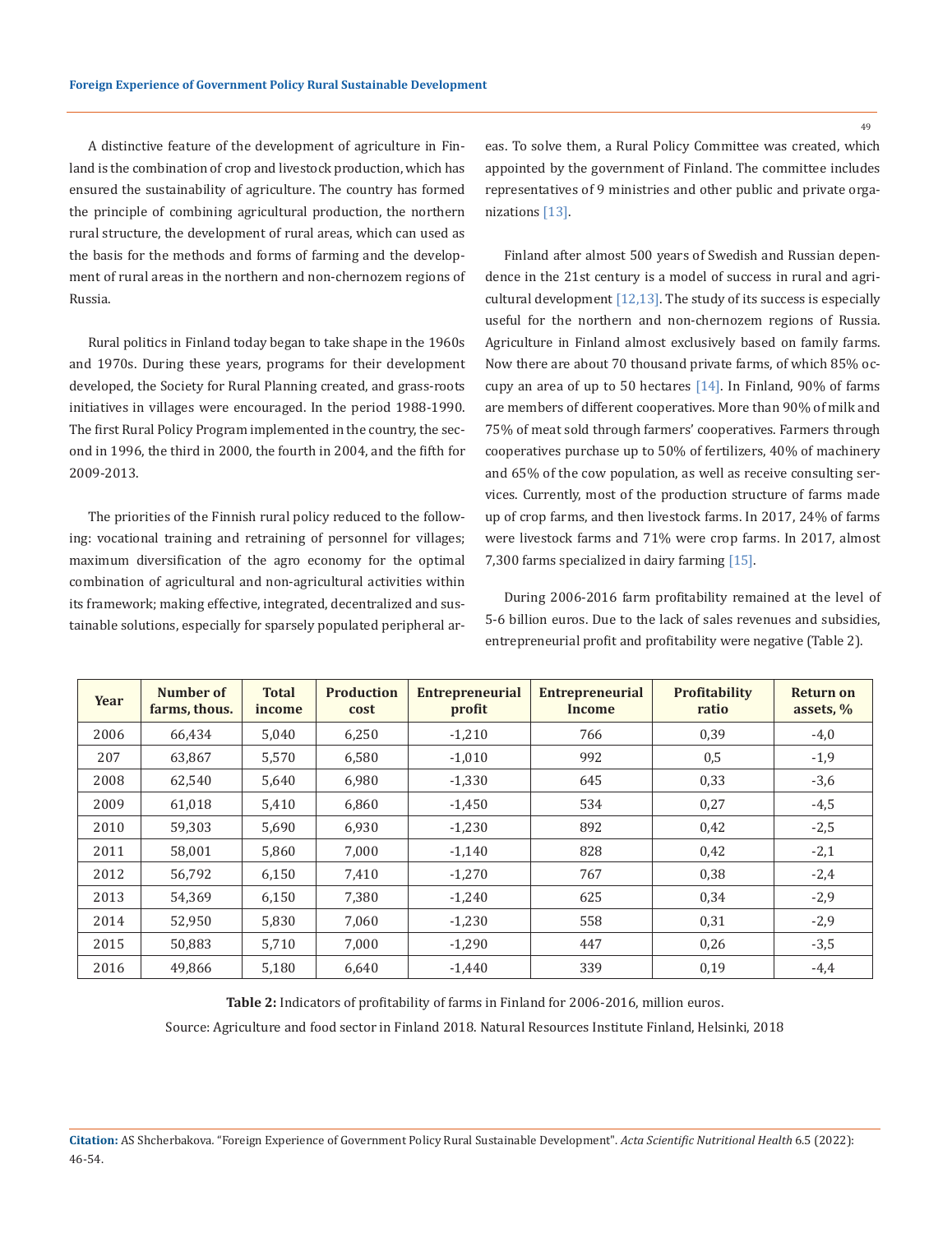Rural politics in Finland today began to take shape in the 1960s and 1970s. During these years, programs for their development developed, the Society for Rural Planning created, and grass-roots initiatives in villages were encouraged. In the period 1988-1990. The first Rural Policy Program implemented in the country, the second in 1996, the third in 2000, the fourth in 2004, and the fifth for 2009-2013 [13].

The priorities of the Finnish rural policy reduced to the following: vocational training and retraining of personnel for villages; maximum diversification of the agroeconomy for the optimal combination of agricultural and non-agricultural activities within its framework; making effective, integrated, decentralized and sustainable solutions, especially for sparsely populated peripheral areas. To solve them, a Rural Policy Committee created, which appointed by the government of Finland. The committee includes representatives of 9 ministries and other public and private organizations [13].

The peculiarity of farming by Finnish farmers lies in their mutual assistance to each other, their social mutual assistance is widely developed. This support for farmers rooted in Finland's centuriesold traditions and continues to this day. Such mutual assistance and trust of farmers is acceptable for different types of work, distinguishing them by their exceptional exactingness towards themselves and, thereby emphasizing their national idea of the quality of the products produced [15].

Rural policy in Finland focused on strengthening the mutual functioning of all stakeholders in agreeing on common goals and developing optimal and acceptable ways of solving problems for all. The fundamental mechanisms for achieving this strategic goal are social interaction, social trust, collective and expert assessment.

Agricultural support in Finland based on the EU's Common Agricultural Policy (CAP) and on national assistance. CAP assistance includes EU-funded direct payments and co-financed payments to less favored areas (LFA). In Finland, these payments complemented by national aid, which includes northern aid, national aid for southern Finland, and several other payments.

In 2018, support for Finnish agriculture under the CAP will amount to  $\epsilon$  1,412 million. It consists of payments for crops and livestock (524 million euros), payments for less favorable areas (540 million euros) and environmental payments (241 million euros). Additional support for organic production and livestock production ( $\epsilon$  107 million) is funded either by the EU itself or cofinanced by the EU and Finland.

ATS payments are an integral part of the common market and fully funded from the EU budget. The EU accounts for less than 20% of LFA and over 40% of environmental payments. The rest paid from national funds. In addition to EU support, Finnish farmers receive national assistance. In 2018, it planned to pay out 323 million euros to farms. The national aid scheme includes northern aid (€ 294.5 million), national aid for southern Finland and several other national aid programs. The amount of national assistance for 2012 - 2-18 decreased by 40%, including northern aid - 10%, and aid to southern Finland - 3.2 times (Figure 2).



**Figure 2:** National Financial Assistance to Agriculture in Finland.

Source: Agriculture and food sector in Finland 2018. Natural Resources Institute Finland, Helsinki, 2018, 55.

**Citation:** AS Shcherbakova*.* "Foreign Experience of Government Policy Rural Sustainable Development". *Acta Scientific Nutritional Health* 6.5 (2022): 46-54.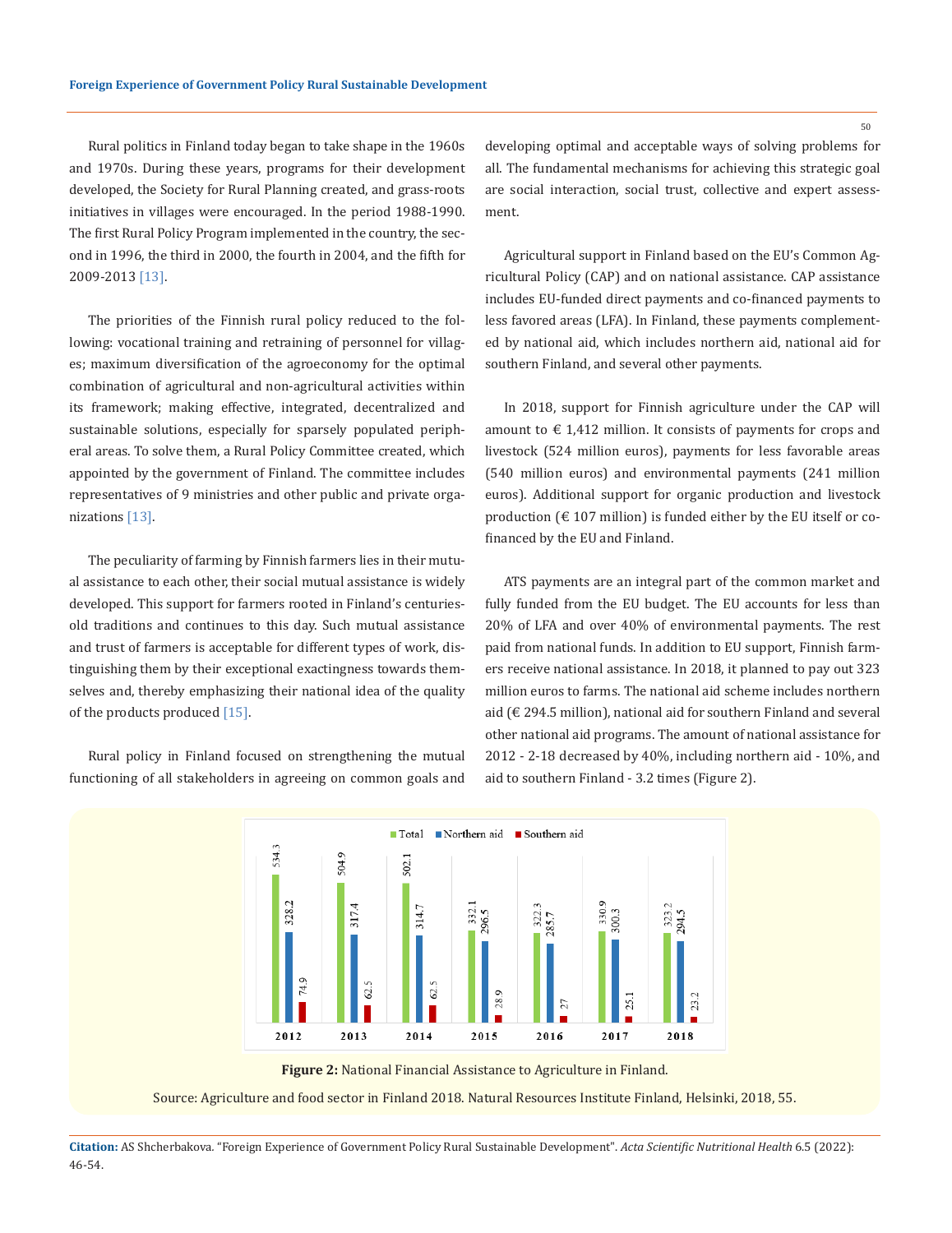In 2017, the total number of farms (more than 1 ha) in Finland with state support was less than 50,500. This number was 1.9 times less than in 1995 (at the time of accession to the EU). For 22 years of Finland's membership in the EU, the number of farms has decreased by more than 47%, or 45.1 thousand. On average, the number of farms has decreased at a rate of 2.9% per year. The largest decline was in eastern Finland (nearly 50%) and the smallest in northern Finland (41%). In southern and central Finland (47%), the rate of change was in line with the national average. The decrease in the number of farms accompanied by an increase in the size of the cultivated land. 1995-2017 their size has almost doubled (from 22.8 to 45 hectares). The smallest farm size is in eastern Finland, where the share of the smallest farms is also higher than in other parts of the country. The share of farms with more than 50 hectares of arable land is the largest in southern and northern Finland, where they account for about a third of all farms. More than 50% of farms with more than 100 hectares of arable land are located in southern Finland. Almost half of the available land is located in the south of Finland.

Northern aid to farms north of 62 latitude covers more than half (56%) of the country's cultivated area. Northern Aid consists of milk production and assistance programs based on animal numbers and acreage. It also includes assistance for greenhouse production, assistance in storing horticultural products, wild berries and mushrooms, and livestock-related payments for reindeer. Northern aid in 2017 amounted to 300.3 million euros; according to estimates for 2018, it will reach 294.5 million euros. Financial assistance for milk production will amount to 161 million euros. The effectiveness of northern aid assessed every five years. This solution provides Finland with greater flexibility in the implementation and monitoring of aid.

Structural support for agriculture and farmer assistance services is important in Finland. Forms of structural assistance include interest rate subsidies, investment subsidies, and government guarantees. In 2018, the maximum assistance for subsidized interest-bearing loans will be  $\epsilon$  250 million. They provided mainly for financing industrial buildings and for young beginning farmers, for the purchase of real estate and equipment. In 2018, it planned to allocate 67.5 million euros to assist young farmers and support investments.

Finnish farmers receive investment support for the purchase of equipment, construction for 40% of all costs [12]. The state invests in the production of ecological products. More than 12.6 million euros spent annually in the development of clean technologies [13]. In general, state support for farmers accounts for 40% of his income. Financial support directly depends on the effective work of farmers.

The country has a program for early retirement of farmers. In 2018, the total pension support estimated at 59 million euros. Fulltime livestock farmers are entitled to 26 vacation days per year. In Finland, there are farmer assistance services that provide them with services to keep their farms running on holidays, in the event of illness and accidents. In 2018, the funds used to help farmers will amount to approximately 145 million euros.

Having studied the state and financial support of agriculture in Finland. Can concluded that the government of the country has chosen the right strategy and created such effective instruments that it was able to achieve sustainable development of agriculture, thanks to comprehensive programs and appropriate financial support to farmers. Today, agriculture and rural areas in Finland distinguished by a high level of development from many other countries.

Rural policy in Finland focused on strengthening the mutual functioning of all stakeholders in agreeing on common goals and developing optimal and acceptable ways of solving problems for all. The fundamental mechanisms for achieving this strategic goal are social interaction, social trust, collective and expert assessment.

The Canadian experience in the development of rural areas is also valuable for the northern regions of Russia. In 1998, after numerous discussions between the federal provincial authorities and rural residents, 11 priority areas of state policy for rural development adopted:

- • Improving access to federal programs and services.
- Increasing financing for the development of rural business.
- Improving programs for rural and indigenous youth.
- • Improving educational level and leadership skills among the rural population.
- Development of rural infrastructure.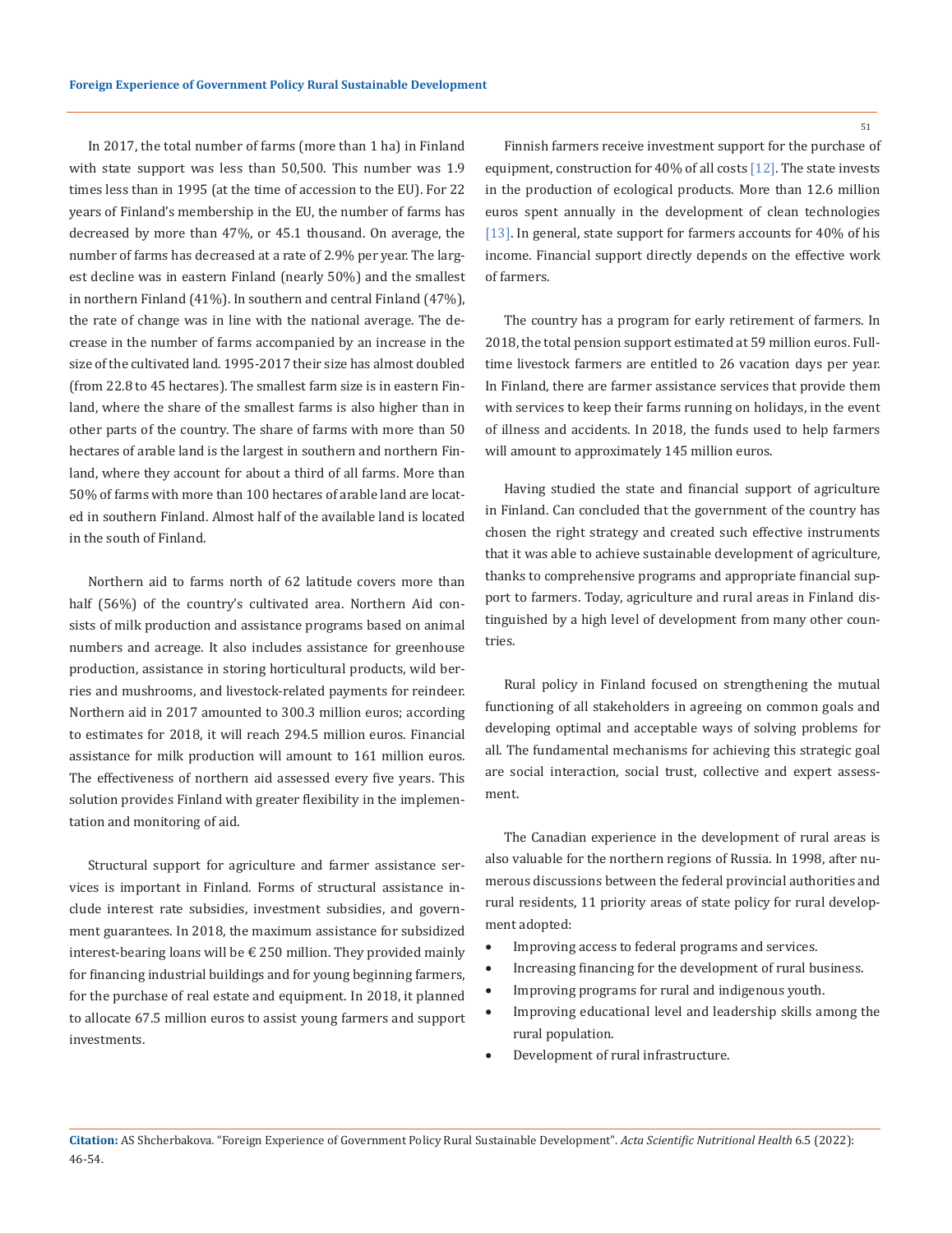- • Development of skills in the use of modern technologies, which are used mainly in the economy.
- • Diversification of economic activity with appropriate targeted support.
- Improving access to educational services.
- Formation of strategic partnerships that promote the development of the interests of various groups of the rural population.
- Promotion of the brand "Rural Canada a place for a decent life".

To achieve results in these areas, the Partnership for the Development of Rural Canada (Partnership) created, which is located in the Department of Agriculture and Food Canada. Since 2009, the Partnership has been giving preference to the development of rural settlements, especially in the northern part, creating a multispectral character between several rural settlements and supporting the introduction of innovations in the countryside [15].

In addition, one of the effective tools aimed at the development of rural areas in Canada was the "Federal Strategy for Sustainable Development for 2016-2019". Еhe purpose of which is to solve the main five tasks: the concept of measures to prevent climate change; applying new innovations and technologies in all industries to reduce costs in the long term (green infrastructure); creating sustainable ecosystems; regulation of the activities of industry and shipping in order to preserve the quantity and quality of water; preservation of human health, well-being and quality of life [17].

It should be note that rural communities created in rural Canada play a key role in the country's economy, and changes in the form of new transformative technologies and climate change are creating new opportunities for the development of rural Canada. Canada is serious about greening agricultural production, which allowed it to enter the global food market with competitive products. The organic food market in Canada has reached 5.4 billion Canadian dollars, and the annual growth rate of organic agricultural products is 8.7% [18]. The Government of Canada is supporting rural communities through the High Level Rural Economic Development Strategy.

The successful development of rural Canada is support by the Canadian Rural Revitalization Foundation (CRRF), which has been operating since 1989. Today CRRF is an organization of members from all over Canada, with various international connections, providing rural leaders, rural organizations, development specialists, government policymakers, researchers, students and others interested in the future of rural Canada. The result of the integrated work of the government and the rural population, the adoption of effective programs, has resulted in increased efficiency of agricultural production and sustainable development of rural areas [19].

For the northern and non-black earth territories of Russia, it is of interest to conduct high-intensity, efficient agricultural production and sustainable development of rural areas in Israel. Agriculture uses 20% of the country's total territory. The land owned by the state and can leased for 99 years. The agricultural sector employs 1% of the country's population; its share in the structure of the gross domestic product is 2.5%. Agriculture provides the population with 95% of local food 9% of the population lives in 962 agricultural settlements in Israel. The agricultural sector characterized by a multitude of structures - corporate farms (kibbutzim, moshivs) and private (individual) farms).

The development of rural areas and the rural community based on Comprehensive Programs focused on: expansion of farms and entrepreneurship, non-agricultural activities and services; attracting investments in architecture, culture, nature protection, landscape, ethnographic centers, national crafts, handicrafts [18].

The experience of applying the instruments of state regulation of rural development in India and China deserves. The Indian model of rural development includes an active role of the state in regulating the agricultural economy, its diversification, employment of the rural population, and the creation of a modern rural infrastructure.

The main directions of rural development in China, defined by the XIX National Congress of the CPC (2017) focused on: accelerating the structural reform of agriculture; protection of farmers' property rights; accelerated promotion of innovations in the agricultural sector; support for the creation of new types of activities in rural areas; equalization of living conditions in cities and villages [20].

**Citation:** AS Shcherbakova*.* "Foreign Experience of Government Policy Rural Sustainable Development". *Acta Scientific Nutritional Health* 6.5 (2022): 46-54.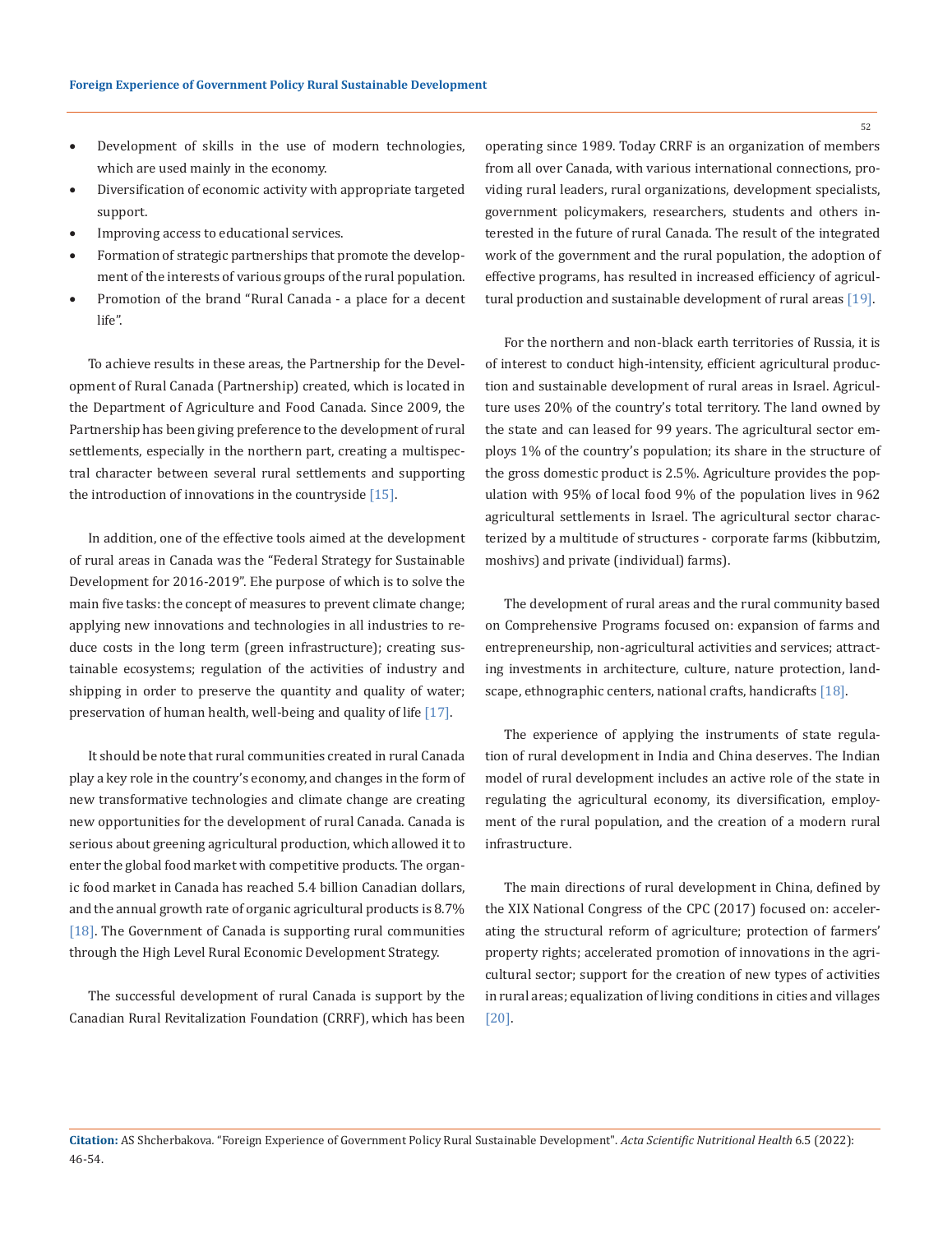### **Conclusion**

An analysis of foreign practice in the development of rural areas allows us to state that state policy meets two functions sectoral and territorial, which complement each other. The evolution of rural development policy is associated with the use of all the resources available in its territory, leading to sustainable rural development. Sustainable rural development is closely linked and consistent with spatial development. National and regional programs of these territories are a tool for rural development. Sustainable development of rural areas and sectors of the rural economy will require the strengthening of interdisciplinary research.

The assessment of state support for agriculture in foreign countries indicates that its level remains very high and has a significant impact on farm incomes. The main role in the financial support of the industry played by direct subsidies that stimulate the growth of agricultural production.

Modern Finnish rural policy based on a combination of the development of the agrarian economy and non-agricultural activities, especially in the sparsely populated rural outback, on the use of innovations in the branches of the rural economy, the use of effective mechanisms of state support for agricultural production. The successful financial policy of rural development in Finland is undoubtedly relevant for the northern and non-black earth territories of Russia.

In advanced economies, the state policy of rural development corresponds to two functions - sectoral and territorial, which complement each other. The evolution of rural development policy is associated with the use of all resources available on its territory, leading to sustainable rural development. Sustainable rural development is closely linked and consistent with spatial development. National and regional programs are a tool for rural development. Of particular relevance for the northern and non-black earth territories of Russia is the successful financial policy of rural development in Finland, based on a combination of the agrarian economy and non-agricultural activities. Especially in the sparsely populated rural outback, on the use of innovations in the sectors of the agricultural economy, the use of effective mechanisms of state support for agricultural production. The assessment of state support abroad shows that

its level remains very high and has a significant impact on the income of farms. The main role in the financial support of the industry is play by direct subsidies that stimulate the growth of agricultural production.

### **Bibliography**

- 1. [Europe. "A strategy for smart, sustainable and inclusive](https://sustainabledevelopment.un.org/index.php?page=view&type=99&nr=16&menu=1449)  [growth". European Commissi. Brussels \(2010\).](https://sustainabledevelopment.un.org/index.php?page=view&type=99&nr=16&menu=1449)
- 2. Rural development opportunities for supporting employment and associate social inclusion Employment and Social Inclusion. EU Rural Review". The Magazine from the European Network for Rural Development. № 6 winter (2010): 6-13.
- 3. Rural White Paper Action Plan Annual Progress Report (2022).
- 4. [Rural White Paper Action Plan. IRL white-paper-action- plan.](https://www.daera-ni.gov.uk/topics/rural-development/rural-white-paper-action-plan)
- 5. [Hyyrylainen T. "Governance of local empowerment in Finnish](https://researchportal.helsinki.fi/sv/publications/governance-of-local-empowerment-in-finnish-rural-policy-collabora)  [rural policy: Collaboration between policy, development and](https://researchportal.helsinki.fi/sv/publications/governance-of-local-empowerment-in-finnish-rural-policy-collabora)  [research It Employment Policy Research Center". EPRC. Hiro](https://researchportal.helsinki.fi/sv/publications/governance-of-local-empowerment-in-finnish-rural-policy-collabora)[saki University, Japan. Discussion Paper 4 \(2010\): 81-94.](https://researchportal.helsinki.fi/sv/publications/governance-of-local-empowerment-in-finnish-rural-policy-collabora)
- 6. Nikulin AM., *et al*. "Northern Territories of the Russian Federation, Countries of Europe and America: Comparative - Analysis of the Perspectives of Rural Drinking M". Publishing house of the RANH and GS under the President of the Russian Federation (2015): 55.
- 7. Poshkus BI. "What's new in the agricultural support system in the countries of the European Union". Globalization and the agricultural economy of Russia: trends, possible strategies and risks M. VIAPI im. A.A. Nikonov: «Encyclopedia of Russian Villages» (2011): 197-200.
- 8. [Fact Sheets on the European Union \(2019\)](https://www.europarl.europa.eu/factsheets/en/home).
- 9. European Agricultural Guarantee Fund. "European Agricultural Fund Tor Rural Development".
- 10. Agricultural Policy Monitoring and Evaluation. OECD Publishing, Paris (2018).
- 11. Eldieva TM. "Liberalization of world food trade: implications for the agrarian economy of Russian regions". *Economy of Agricultural and Processing Enterprises* 5 (2012): 27-32.

**Citation:** AS Shcherbakova*.* "Foreign Experience of Government Policy Rural Sustainable Development". *Acta Scientific Nutritional Health* 6.5 (2022): 46-54.